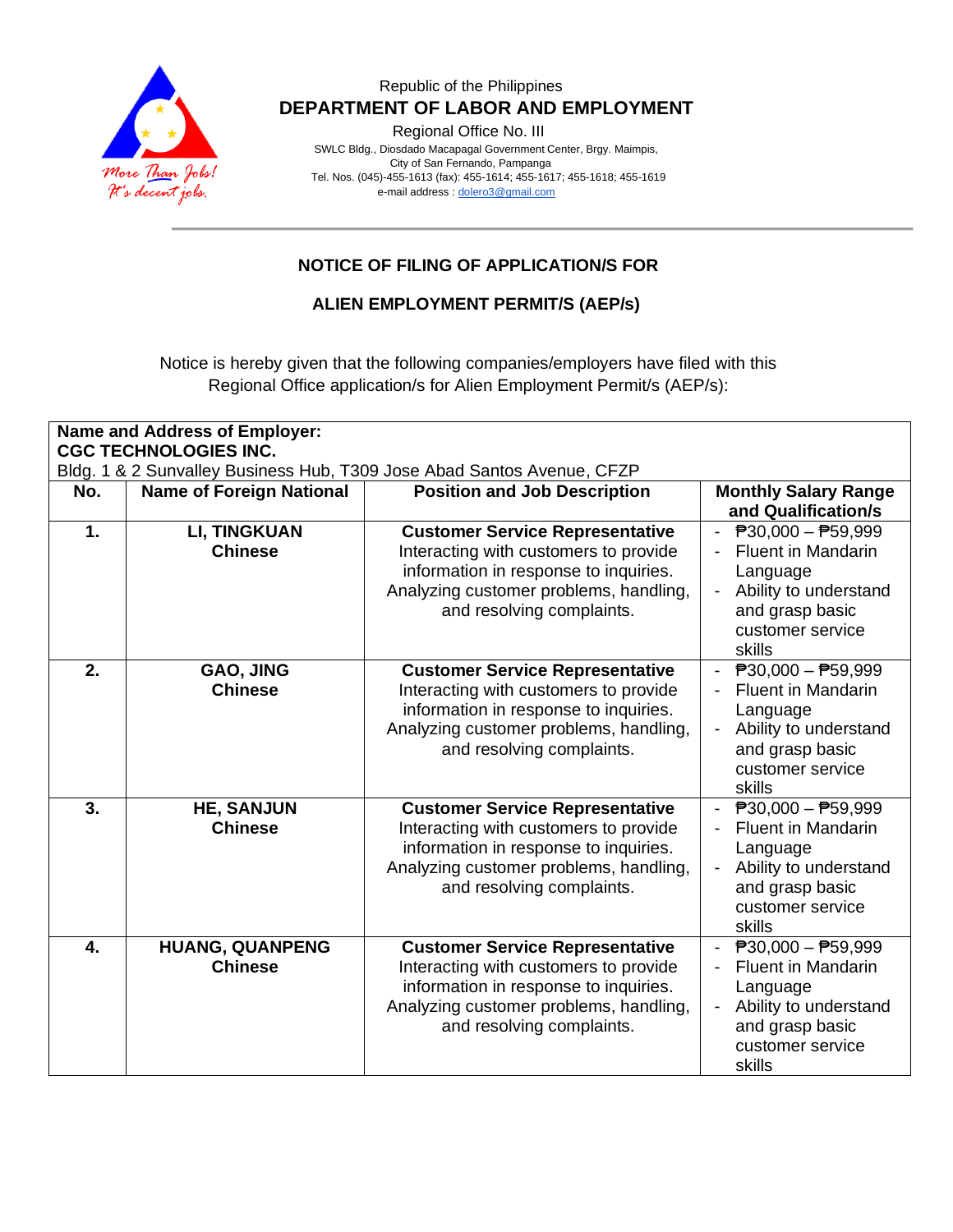

Regional Office No. III

 SWLC Bldg., Diosdado Macapagal Government Center, Brgy. Maimpis, City of San Fernando, Pampanga Tel. Nos. (045)-455-1613 (fax): 455-1614; 455-1617; 455-1618; 455-1619 e-mail address [: dolero3@gmail.com](mailto:dolero3@gmail.com)

| 5.  | <b>CHEN, MINGJUN</b><br><b>Chinese</b>    | <b>Customer Service Representative</b><br>Interacting with customers to provide<br>information in response to inquiries.<br>Analyzing customer problems, handling,<br>and resolving complaints. | $P30,000 - P59,999$<br><b>Fluent in Mandarin</b><br>Language<br>Ability to understand<br>$\blacksquare$<br>and grasp basic<br>customer service<br>skills     |
|-----|-------------------------------------------|-------------------------------------------------------------------------------------------------------------------------------------------------------------------------------------------------|--------------------------------------------------------------------------------------------------------------------------------------------------------------|
| 6.  | <b>DENG, GUANGCHANG</b><br><b>Chinese</b> | <b>Customer Service Representative</b><br>Interacting with customers to provide<br>information in response to inquiries.<br>Analyzing customer problems, handling,<br>and resolving complaints. | - $P30,000 - P59,999$<br><b>Fluent in Mandarin</b><br>Language<br>Ability to understand<br>and grasp basic<br>customer service<br>skills                     |
| 7.  | <b>XU, XIANGYAN</b><br><b>Chinese</b>     | <b>Customer Service Representative</b><br>Interacting with customers to provide<br>information in response to inquiries.<br>Analyzing customer problems, handling,<br>and resolving complaints. | $\overline{P}30,000 - \overline{P}59,999$<br>Fluent in Mandarin<br>Language<br>Ability to understand<br>and grasp basic<br>customer service<br>skills        |
| 8.  | YIN, XUNTAO<br><b>Chinese</b>             | <b>Customer Service Representative</b><br>Interacting with customers to provide<br>information in response to inquiries.<br>Analyzing customer problems, handling,<br>and resolving complaints. | $\overline{P}30,000 - \overline{P}59,999$<br><b>Fluent in Mandarin</b><br>Language<br>Ability to understand<br>and grasp basic<br>customer service<br>skills |
| 9.  | <b>LUO, WENQIANG</b><br><b>Chinese</b>    | <b>Customer Service Representative</b><br>Interacting with customers to provide<br>information in response to inquiries.<br>Analyzing customer problems, handling,<br>and resolving complaints. | $\overline{P}30,000 - \overline{P}59,999$<br><b>Fluent in Mandarin</b><br>Language<br>Ability to understand<br>and grasp basic<br>customer service<br>skills |
| 10. | WANG, YANYAN<br><b>Chinese</b>            | <b>Customer Service Representative</b><br>Interacting with customers to provide<br>information in response to inquiries.<br>Analyzing customer problems, handling,<br>and resolving complaints. | $P30,000 - P59,999$<br>Fluent in Mandarin<br>Language<br>Ability to understand<br>$\blacksquare$<br>and grasp basic<br>customer service<br>skills            |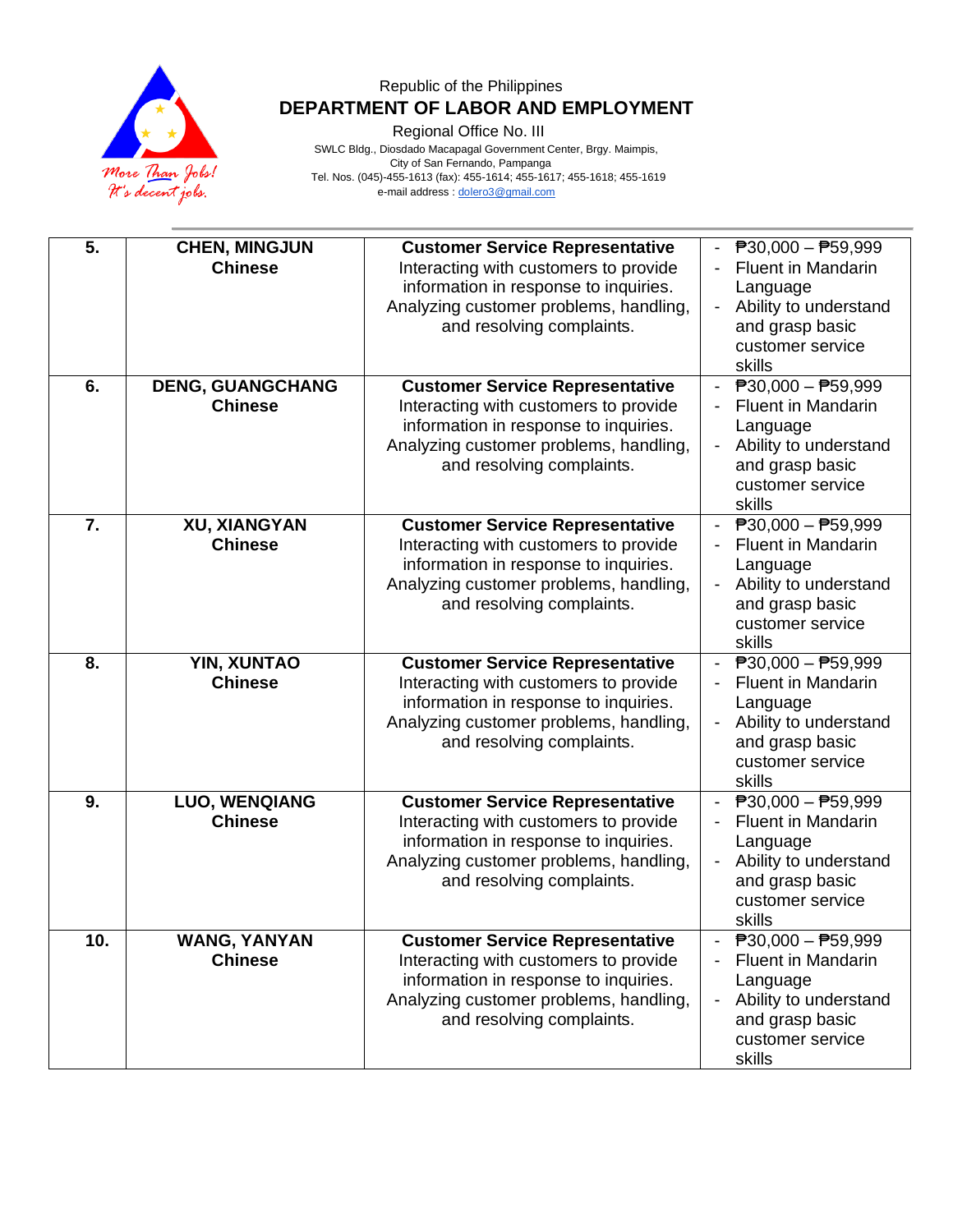

Regional Office No. III

 SWLC Bldg., Diosdado Macapagal Government Center, Brgy. Maimpis, City of San Fernando, Pampanga Tel. Nos. (045)-455-1613 (fax): 455-1614; 455-1617; 455-1618; 455-1619 e-mail address [: dolero3@gmail.com](mailto:dolero3@gmail.com)

| 11.<br>12. | XIAO, LINBING<br><b>Chinese</b><br><b>ZHANG, DONGCHENG</b><br><b>Chinese</b>  | <b>Customer Service Representative</b><br>Interacting with customers to provide<br>information in response to inquiries.<br>Analyzing customer problems, handling,<br>and resolving complaints.<br><b>Customer Service Representative</b><br>Interacting with customers to provide<br>information in response to inquiries.<br>Analyzing customer problems, handling,<br>and resolving complaints. | $\overline{P}30,000 - \overline{P}59,999$<br><b>Fluent in Mandarin</b><br>Language<br>Ability to understand<br>$\blacksquare$<br>and grasp basic<br>customer service<br>skills<br>$\overline{P}30,000 - \overline{P}59,999$<br><b>Fluent in Mandarin</b><br>Language<br>Ability to understand<br>$\overline{\phantom{0}}$<br>and grasp basic<br>customer service<br>skills |
|------------|-------------------------------------------------------------------------------|----------------------------------------------------------------------------------------------------------------------------------------------------------------------------------------------------------------------------------------------------------------------------------------------------------------------------------------------------------------------------------------------------|----------------------------------------------------------------------------------------------------------------------------------------------------------------------------------------------------------------------------------------------------------------------------------------------------------------------------------------------------------------------------|
| 13.<br>14. | YANG, FENGXIANG<br><b>Chinese</b><br><b>WANG, YONGCHENG</b><br><b>Chinese</b> | <b>Customer Service Representative</b><br>Interacting with customers to provide<br>information in response to inquiries.<br>Analyzing customer problems, handling,<br>and resolving complaints.<br><b>Customer Service Representative</b><br>Interacting with customers to provide<br>information in response to inquiries.<br>Analyzing customer problems, handling,<br>and resolving complaints. | - $P30,000 - P59,999$<br><b>Fluent in Mandarin</b><br>Language<br>Ability to understand<br>$\overline{\phantom{a}}$<br>and grasp basic<br>customer service<br>skills<br>$ \overline{P}30,000 - \overline{P}59,999$<br><b>Fluent in Mandarin</b><br>Language<br>Ability to understand<br>and grasp basic                                                                    |
| 15.        | <b>LI, JUNXIONG</b><br><b>Chinese</b>                                         | <b>Customer Service Representative</b><br>Interacting with customers to provide<br>information in response to inquiries.<br>Analyzing customer problems, handling,<br>and resolving complaints.                                                                                                                                                                                                    | customer service<br>skills<br>$\overline{P}30,000 - \overline{P}59,999$<br><b>Fluent in Mandarin</b><br>Language<br>Ability to understand<br>and grasp basic<br>customer service                                                                                                                                                                                           |
| 16.        | <b>RUAN, QILIANG</b><br><b>Chinese</b>                                        | <b>Customer Service Representative</b><br>Interacting with customers to provide<br>information in response to inquiries.<br>Analyzing customer problems, handling,<br>and resolving complaints.                                                                                                                                                                                                    | skills<br>$\overline{P}30,000 - \overline{P}59,999$<br><b>Fluent in Mandarin</b><br>Language<br>Ability to understand<br>and grasp basic<br>customer service<br>skills                                                                                                                                                                                                     |